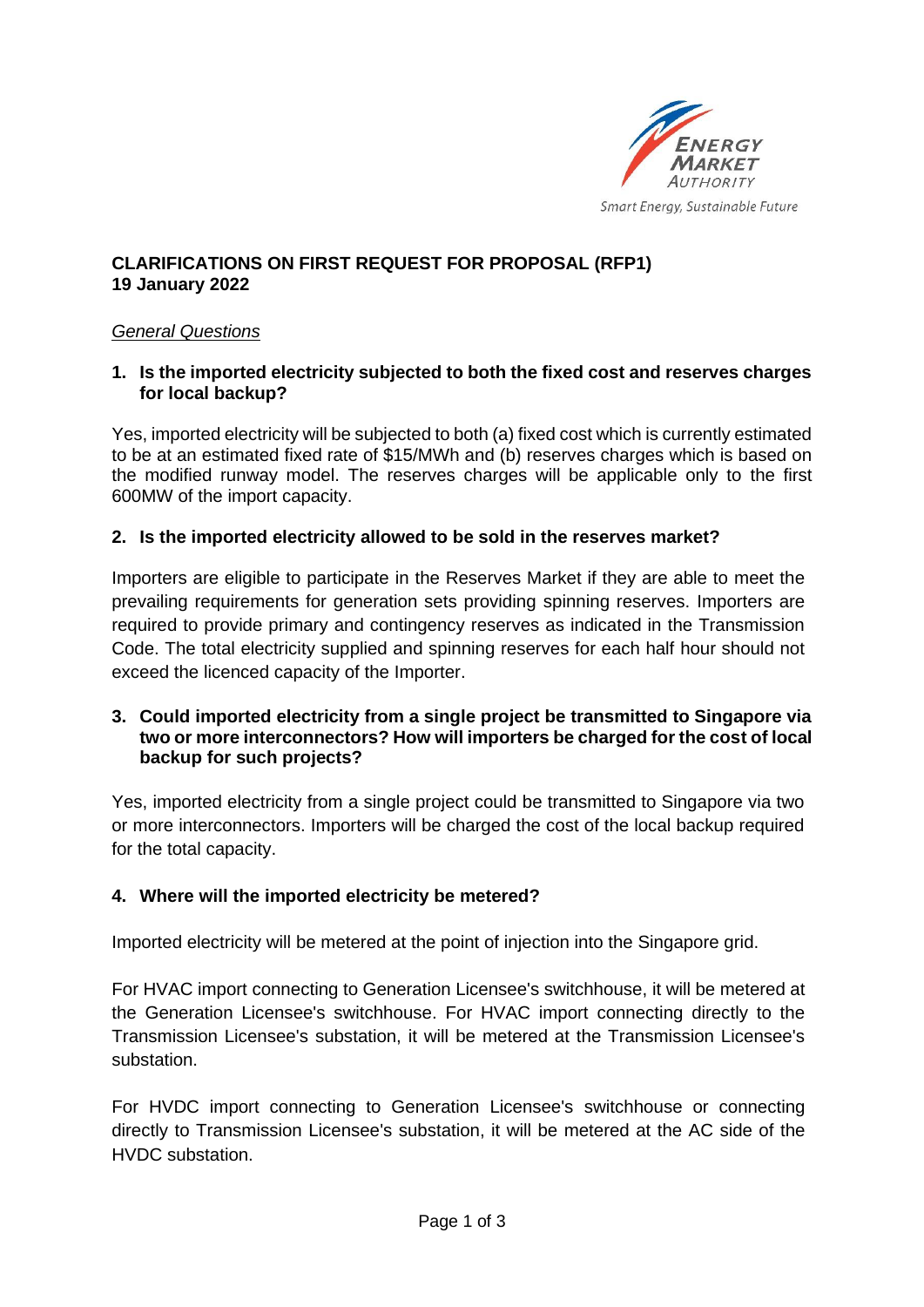## **5. Will the Bid Bond be forfeited from the RFP Winner for failure to meet the Condition Precedents?**

After the RFP Award, the Bid Bond will be returned to all Participants including RFP Winners. The Performance Bond, which is submitted upon being granted the Conditional Approval, will be forfeited instead for failure to meet the Condition Precedents.

*Questions Pertaining to Paragraph 4.1 of EMA's RFP1 Document*

## **6. Could EMA provide more information on the weightage for the selection criteria?**

The scoring and weightage of the selection criteria will not be published.

#### *Questions Pertaining to Paragraph 4.14 of EMA's RFP1 Document*

**7. If the emission factor exceeds 0.15tCO2e/MWh during a particular period, could Importer reduce the subsequent emission factor such that the average is no higher than 0.15tCO2e/MWh and thus considered as still having met the requirement on annual emission factor.** 

Yes, fluctuations for the average emission factor would be allowed, and will be enforced based on an annual basis.

#### *Questions Pertaining to Paragraph 4.38 of EMA's RFP1 Document*

## **8. Could a thermal generation unit sited in Singapore be used to firm the import supply?**

EMA will require electricity imports to be non-intermittent at the point of injection into the Singapore grid. To the extent that Participants can meet this requirement, Participants can propose solutions for EMA's consideration.

## *Questions Pertaining to Paragraph 4.50 of EMA's RFP1 Document*

## **9. Could the Baseline Offer be linked to market price of electricity?**

Yes.

## *Questions Pertaining to Paragraph 3.8 and 3.9 of EMA's Guide to Electricity Imports*

## **10. What is the difference between the "load factor" and "availability" requirements?**

Load factor is the ratio between the actual energy generated to the maximum possible energy, whereas availability is the ratio of time that the imports facility is available to generate electricity to the amount of time in the period.

#### **11. On the example of electricity imports of 1200MW using 2x 600MW HVDC interconnections, would this be deemed as two power connections?**